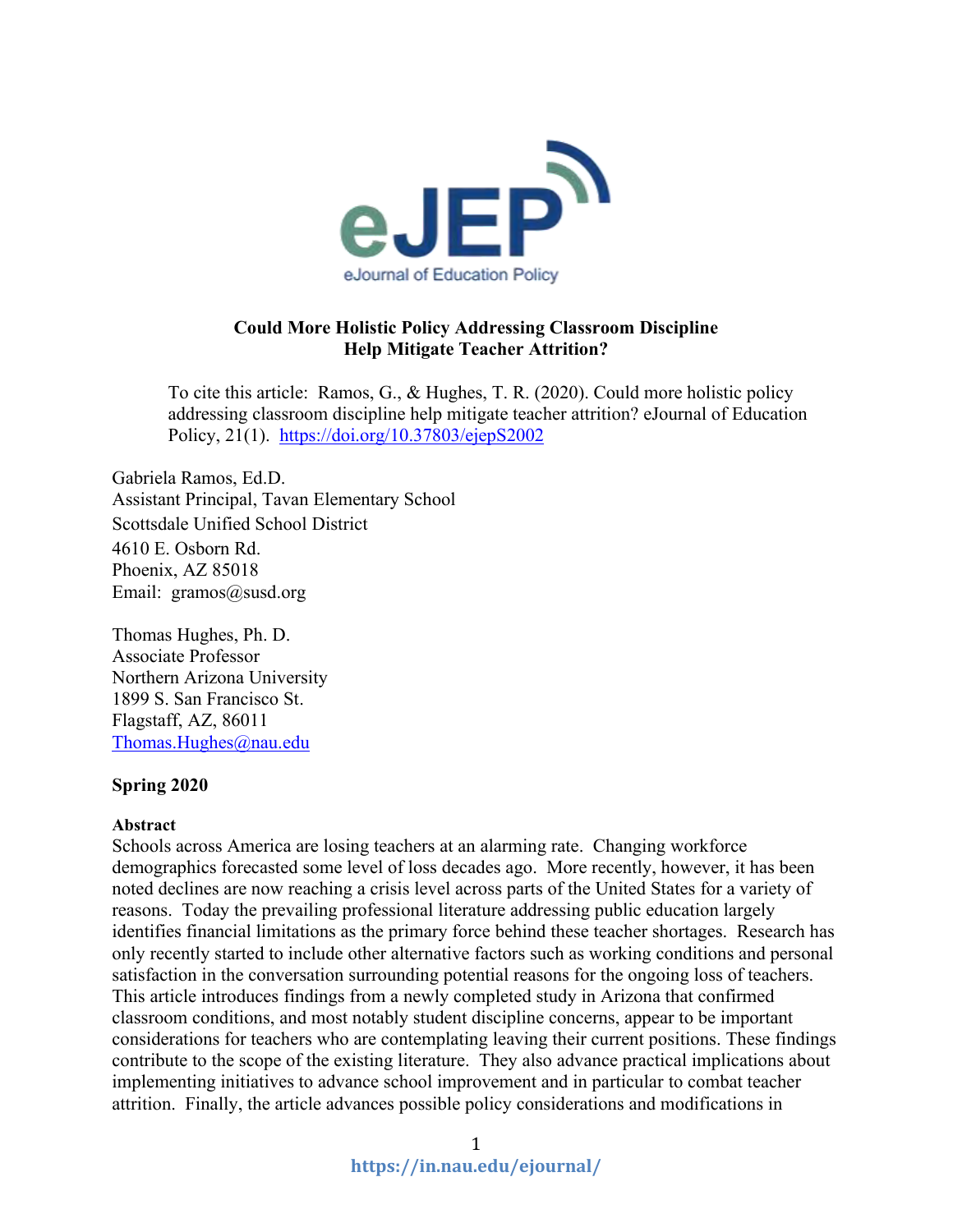professional practice that could be targeted to improve classroom climate and contribute to teacher recruitment and retention successes.

**Keywords:** teacher attrition, holistic policy, classroom climate, student discipline

## **Introduction**

Teacher shortages are not new to education. Primarily considered early on to be an outcome of anticipated demographic changes with an aging population, the demand for "highly qualified" teachers as a result of No Child Left Behind provided early added complications for schools to overcome (Darling-Hammond & Berry, 2006; Hughes, 2014). By the start of the 2015-2016 school year, severe and even crisis-level teacher shortages were being reported all across the United States. The shortages, though already common for Arizona, were suddenly being felt in places including appealing parts of California, Pennsylvania and Nevada (Sutcher, Darling-Hammond, & Carver-Thomas, 2016). Of further significance, these same authors noted that the severity of this situation was rapidly becoming so critical it was actually receiving increased mention within the general press. In fact, they reported that headlines and news articles on the topic of teacher shortages appeared 13 times more frequently at the start of the 2015 school year than they had been just the year before in 2014.

In keeping with the majority of the literature on this topic, Darling-Hammond and Berry (2006) as well as Sutcher, et al., (2016) have documented the areas of critical shortage and provided dire statistics concerning shortages in special education in general and especially for students in disadvantaged circumstances. More recently, and only exacerbating the situation, it was also reported that enrollments in teacher preparation programs decreased by 35% nationally in the preceding five years. Further, Sutcher, et al., (2016) have listed common approaches to navigating through shortages including increasing class sizes, filling vacancies with underqualified staff, and eliminating classes including electives. Finally, this dilemma has also resulted in widespread adaptations of policy and legislation that have systematically softened teacher credentialing and licensing across a growing number of states (Sutcher et al., 2016).

Arizona has frequently been referenced as a hot spot for frequent departures while the ongoing staffing crisis has evolved. According to Sutcher et al., (2016) at the time of their article, 62% of Arizona school districts reported having unfilled positions three months into the school year, and over 1,000 classroom instructors were only possessing substitute credentials. Further, these authors reported the state had one of the highest turnover rates of any state at the time. These figures corroborate reports in the daily news and establish that teacher retention is a critical concern in the state of Arizona where the primary policy conversation has focused on the topic of compensation and alternative licensing.

# **Overlooked Dynamics**

Though it is common knowledge teachers are in short supply, some of the dynamics leading teachers to leave the classroom may continue to be overlooked and contribute to the narrow financially-motivated policy focus that has long been in place. The prevailing paradigm maintained by the professional literature including the recent article by Sutcher, et al., (2016) characterizes teacher attrition as being almost entirely driven by financial limitations. While there is credible evidence to strongly implicate finances in the emerging crisis, there is also legitimate reason to question the near totality of the prevailing financial "position."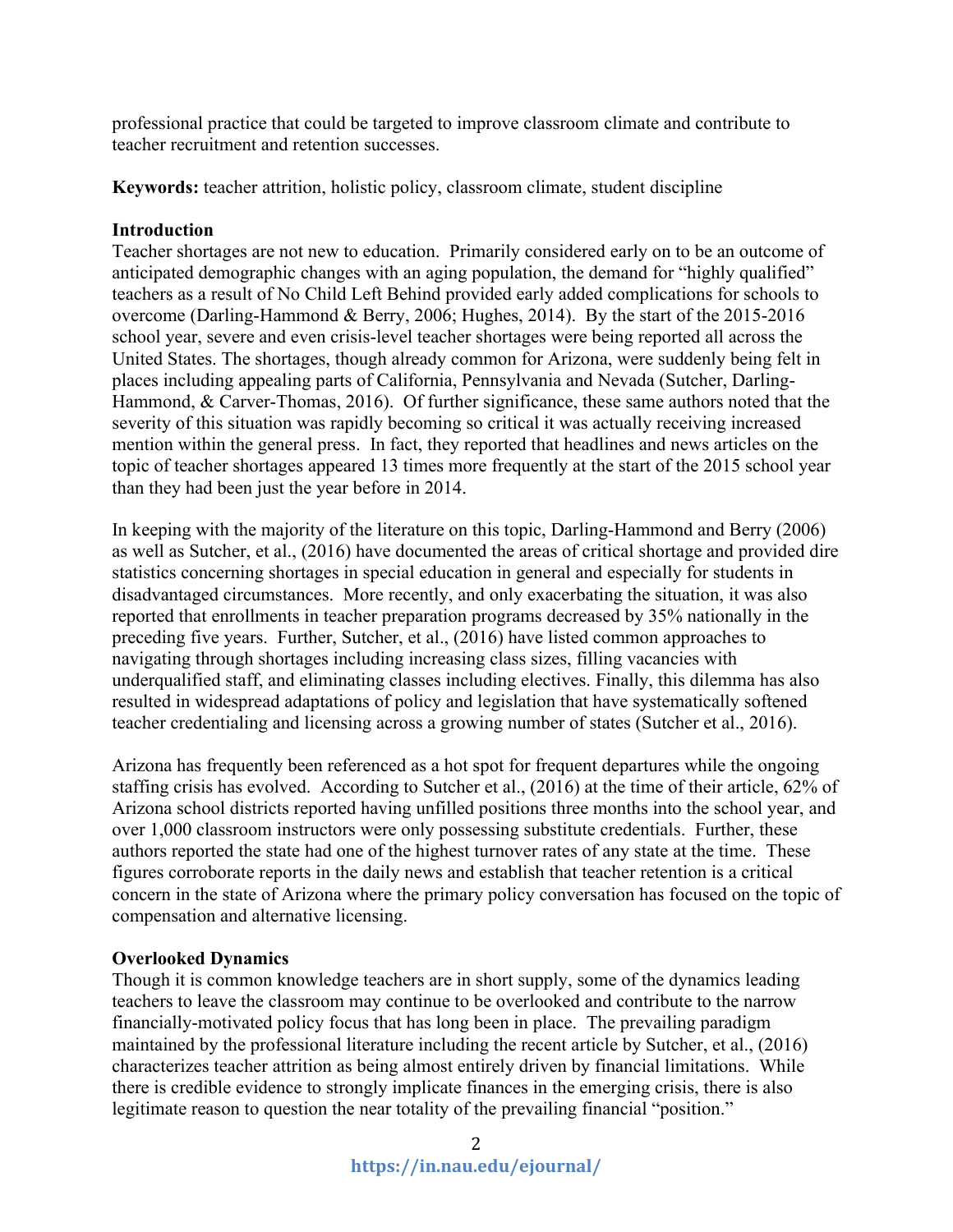Fully trained and credentialed teachers have made a tremendous investment in their education and often also in terms of their personal collection of classroom resources as well. In Arizona teachers typically already know up front that in comparison to other states their compensation will be limited when they accept jobs and sign their contracts. Still, the news media in Arizona frequently reports on teachers leaving their classrooms mid-year and even mid-week without any warning. According to Ramos and Hughes (2019) these sudden departures typically also take place without there being a different job to head to. They have further suggested that it is highly unlikely these departing teachers suddenly realized they were underpaid compared to teachers in other states. Quite likely, instead, there are factors besides compensation and living expenses that may have contributed to their decisions.

Still, the financial-challenge paradigm that dominates this topic contends that lagging compensation is the dominant reason for teacher shortages (Lasagna, 2009). This paradigm is so widely embraced in the literature that it has left little room to consider other contributing causes for teacher attrition. Recently De Stercke, Goyette and Robertson (2015) as well as Schaffhouser (2014) advanced the possibility of more personal motivators for teachers leaving their classrooms. Ingersoll (2003), reported that discipline challenges in the classroom, and the effect they have on classroom climate and teacher morale should be viewed as evidence of said personal motivators. Though often overlooked within the literature, stresses placed on teachers also present a challenge to classroom stability (Educator Arizona Retention and Recruitment Report, 2015). These overlooked dynamics serve as the foundation of this study and resulting article which ultimately advocates for an expansion of policy to include some of the overlooked dynamics just referenced.

### **Review of Literature**

As already written, the urgency surrounding the topic of teacher attrition is only increasing. As offered earlier, Arizona, which is the setting for the study, has been reported as having the highest turnover rate of any state in the nation, with as much as a reported 24% gap resulting each year (Sutcher, et al., 2016). Ahead of exploring potential non-financial considerations contributing to the classroom staffing in Arizona, a review of the prevailing thought on the subject is warranted. Said review will first examine the financial costs associated with teacher attrition, then consider impacts upon student learning. Next, it will draw upon the prevailing paradigm upon which the topic is addressed. And finally, it introduces alternate considerations that hopefully positively contribute to teacher attrition challenges in ways not currently considered because of the dominant financial deficit paradigm already in place.

### **Financial Costs**

Teacher attrition is a high stakes issue and as such estimated financial costs associated with teacher losses have long been studied. Almost 20 years ago, Breaux and Wong (2003) estimated the potential local costs in excess of \$50,000 per teacher departure. Five years ago, cost estimates to replace teachers across the United States ranged between \$1 billion to \$2.2 billion per year (Haynes, 2014) and even to as much as \$7.3 billion according to some calculations (New York University, 2015). In 2016, Sutcher, et al., estimated the annual financial costs with problematic teacher attrition to be up to at least an estimated \$8 billion nationally.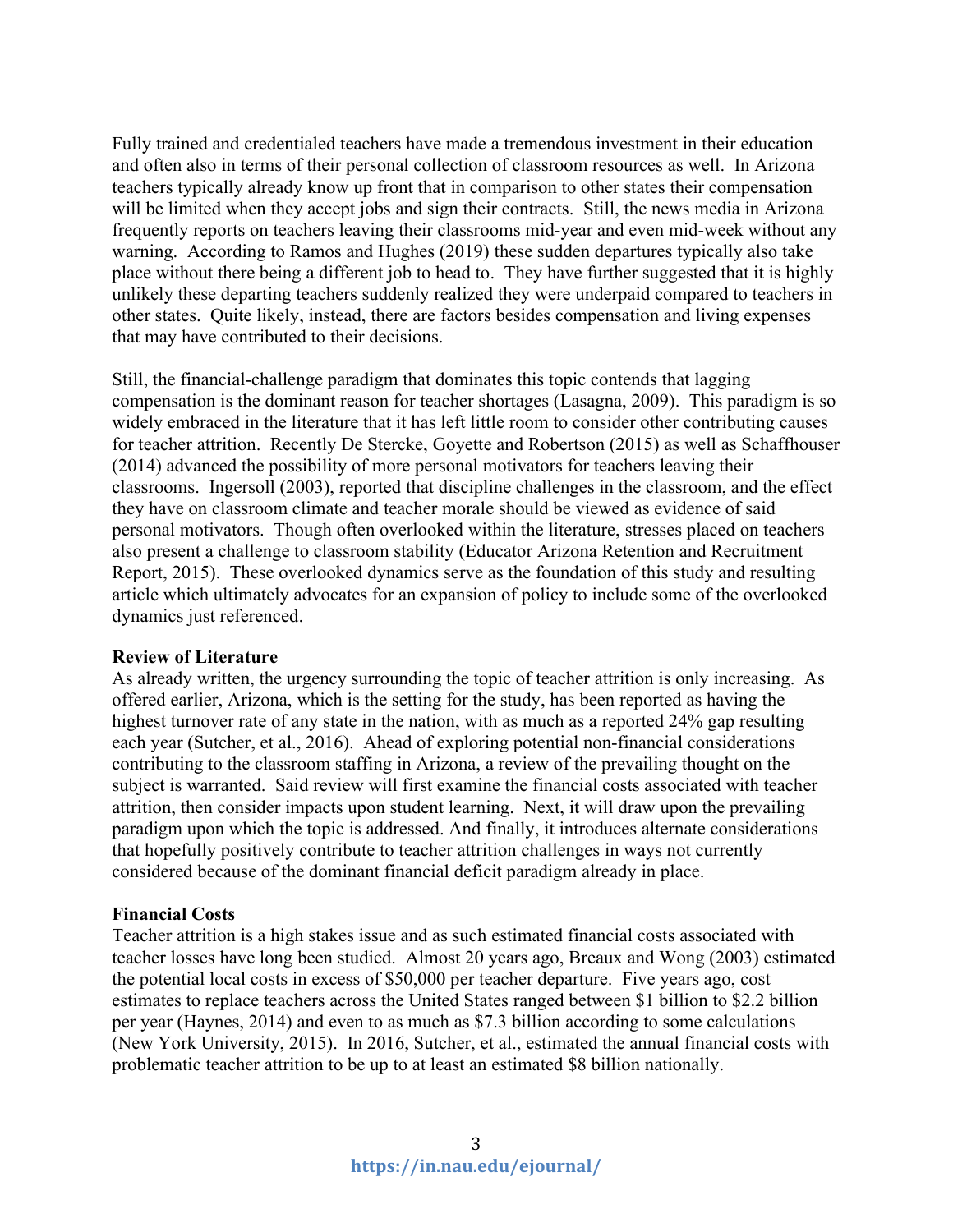## **Student Learning**

Ongoing teacher attrition not only stands to initiate a spiraling jumble of increasing hiring costs, but often also results in decreased student achievement as well. The Arizona Department of Education (2015) reported that it takes from three to five years for teachers to become effective, and cited the high rate of teacher departures for contributing to student discipline issues and ultimately to diminished academic performance in schools across the state. Schools that keep hiring and replacing novice teachers on a regular basis are not providing their students with the level of effectiveness their parents are likely hoping for. Further, Ramos and Hughes (2019) indicated that underqualified personnel in the classroom actually often increased the stress placed on certified teachers who often had to take on responsibilities outside their own classroom as result of teacher shortages.

Furthermore, instead of being able to invest in professional development and continuity for a high-quality staff, dollars have to be allocated instead to starting over with teacher searches, again and again according to Lasagna (2009). This negative cycle stands to become selfperpetuating as teacher replacement efforts continue to eat away at financial and staff resources that could better be directed toward addressing other needs including professional development to deal with other challenges (Sutcher, et al., 2016).

# **Financial Motivations**

Traditionally scholars, practitioners, and policy makers have collectively held a very narrow financially-centered view concerning motivations responsible for teacher attrition in the United States (Ramos & Hughes, 2019). Even in the recent article by Sutcher, et al., financial considerations continued to stand out as the primary, secondary and even tertiary factors considered for future remediation of the attrition challenge. Financial considerations are important factors. In the school district where the study was conducted they were the third most important area staff identified for improvement behind time constraints (first) and local culture (second) according to the locally commissioned study.

This local reality, which advances other causes as reasons for attrition, agrees with findings reported by Haynes (2014) and Ingersol (2003) who both related how teachers regularly leave challenging locations once they secure enough experience to make their move regardless of financial realities. Adamson and Darling-Hammond (2011) further contributed that these departures from stressful surroundings typically take place despite districts incentivizing decisions to stay put by paying upwards of \$7,500 more per year in salary. Local conditions and the literature both suggest there are alternate considerations worth exploring when it comes to motivations teachers might have for leaving their current positions - especially in struggling high poverty schools like those in the host district for this study.

# **Alternate Considerations**

Multiple recent research efforts have been undertaken in order to identify a broader spectrum of possible reasons for increases in teacher attrition (De Stercke, Goyette & Robertson, 2015). The focus of these studies has included attempts to increase understanding of the role played by personal motivations (Prather-Jones, 2011; Schaffhouser, 2014; Thibodeaux, Labat, Lee, & Labat, 2015). Ingersoll, Merrill and May (2016) have even examined teacher attrition from a management perspective and discovered that bureaucratic approaches to implementing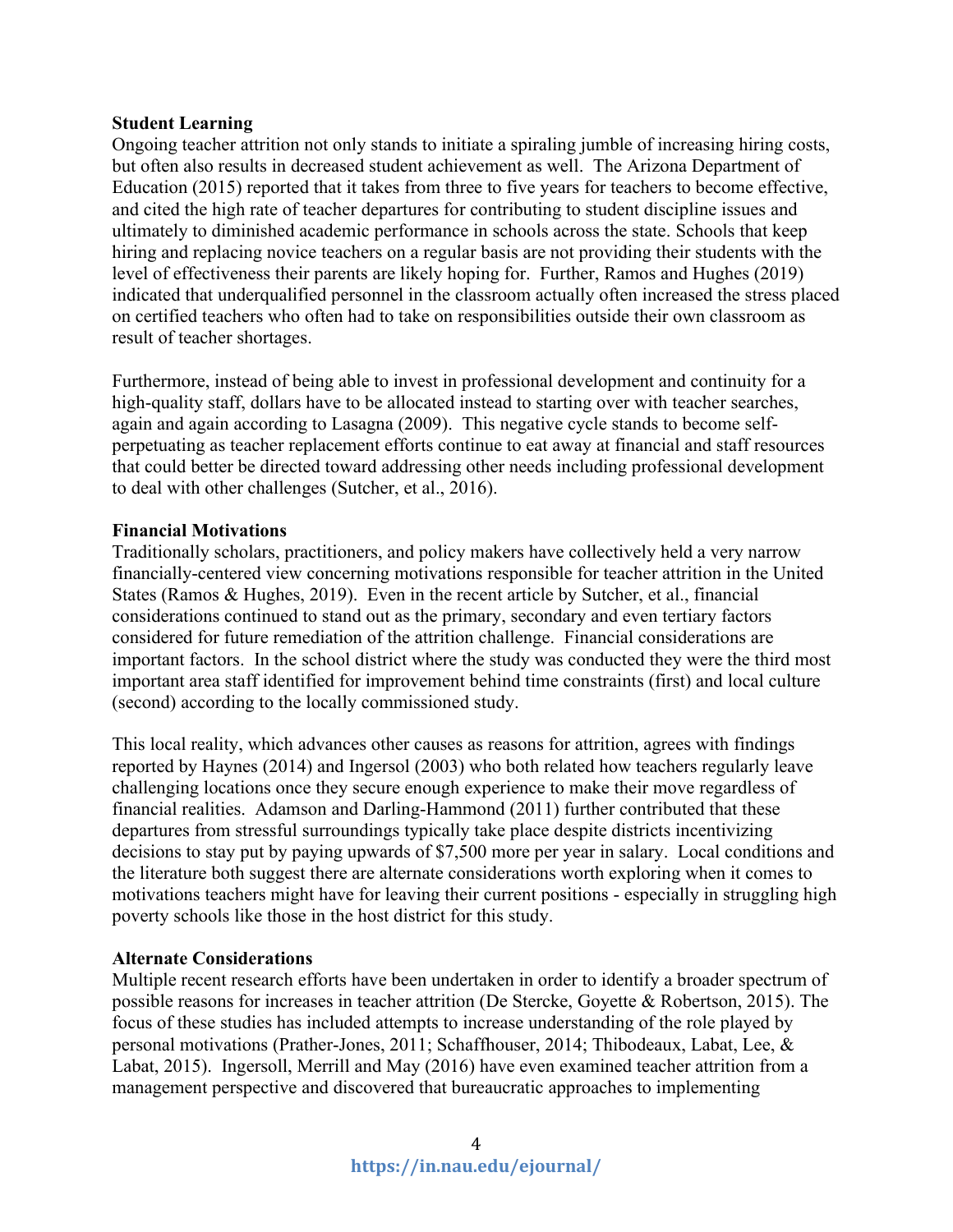accountability-focused measures actually impeded staff effectiveness, diminished job satisfaction, and ultimately negatively impacted staff morale.

While undesirable working conditions have gained standing as potential motivation for teacher departures (De Stercke, et al., 2015; Prather-Jones, 2011; Schaffhouser, 2014; Thibodeaux, et al., 2015), issues with student discipline and classroom management in particular have begun to stand out as significant sources of conflict and internal career dissonance for educators. Schools with greater discipline issues reported higher teacher turnover rates (Ingersoll, 2003), while Tsouloupas, Carson, Mathews, Grawitch, and Barber (2010) tied this phenomenon directly to the burnout teachers experienced daily in challenging classrooms.

Buchanan, Prescott, Schuck, Aubusson, Burke and Louviere (2013) identified these behavior challenges as a top cause of concern particularly for beginning teachers. Further, they noted that apprehension and inconsistencies in approaches to dealing with discipline only contributed to generalized anxiety and ineffectiveness among teachers. Finally, according to Thibodeaux, et al. (2015) teachers indicated that student discipline is a top reason for their leaving. Again, similar sentiment about classroom stresses was advanced in locally collected information sought from first year teachers as part of a district-wide effort to better understand the motivations for teacher attrition.

Every day tremendous effort is directed toward improving discipline in classrooms all across America. Sometimes the more bureaucratic approaches often utilized have actually been known to negatively impact a healthy school climate (Ingersoll, Merrill & May, 2016). Instead of speculating on the impacts these efforts make on classroom climate, this research sought direct input from the Arizona educators who are already experiencing the growing feelings of burnout, disillusionment and internal dissonance that threaten the longevity of their careers (Ramos & Hughes, 2019).

Teachers across America leave their positions every year. Many leave for family or other assorted personal reasons not addressed in this review or this study. There is nothing new about this reality, though there is also no indication that these types of reasons have helped to create the sharp increase in teacher departures either. The purpose of this study is to contribute to the general understanding of ways classroom discipline challenges may directly fuel the struggle to retain quality teachers by creating hostile working conditions that ultimately drive them away.

# **Focus of the Case Study**

Teacher attrition is a challenging issue in high-poverty settings. It has also been reported to be especially challenging across the state of Arizona (Sutcher, et al., 2016). The setting for this case study was a low-income inner-city public school district in Arizona. To its credit, the cooperating district was not taking its many challenges lightly leading up to this study. It had already undertaken steps to enhance its comprehensive school improvement efforts by teaming with noted consulting organization WestEd to transform leadership and instructional delivery across the district (Dueppen & Hughes, 2018). It had also already commissioned a private agency to conduct a local study to document attrition levels and investigate possible reasons for them. At the point of this study, however, the district had not yet established any policy to address its findings and their impacts on teacher attrition challenges.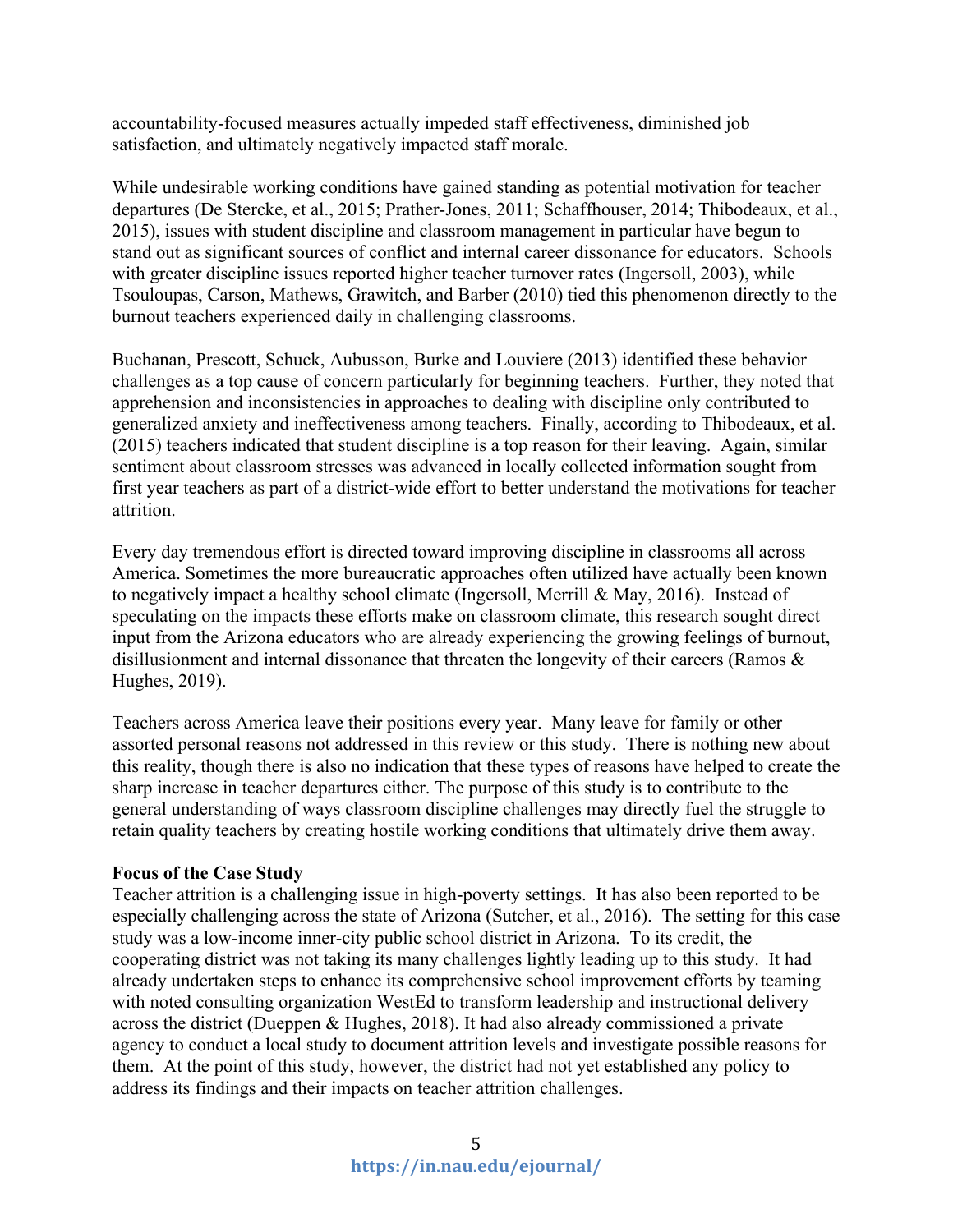Local investigative efforts documented that 19.5% of the certified staff resigned in 2015. The district then saw departures climb to 26.5% of the local teaching staff the following year despite the noted organizational improvements already introduced earlier (Dueppen & Hughes, 2018). Of further note, two-thirds of the decisions to leave were made by teachers in their first three years of classroom experience. And, compensation was not the primary concern identified by the staff. Instead, as already referenced, it came in third behind being over-burdened with work which was followed by school culture concerns that included classroom climate.

A locally administered survey of new teachers from 2015-2016 school year also uncovered that 35% of those responding identified classroom management as their greatest challenge. This concern continued up to the time of this study despite district efforts to implement Positive Behavior and Instructional Supports (PBIS), restorative justice practices, and social emotional learning programming across the district following the partnership with WestEd. Despite the many efforts already underway with the guidance, cooperation, and support of noted outside resources, the local setting provided the researcher with an active source for studying the dynamics associated with teachers' decisions to leave their positions.

This article delved into this situation and setting by examining the perceptions of administrators, faculty, and parents as they reflected on the impact classroom conflict and interpersonal dissonance have had on teacher stability in their school. Further, it examined attitudes toward local efforts to address classroom discipline concerns, and considered how approaches and efforts spearheaded by district leadership were perceived by different stakeholders. Ultimately, the study sought to contribute to the overall understanding of motivating forces that impact teachers' decisions to remain or leave their current work setting and generate recommendations for future success with this topic.

# **Research Methods**

A descriptive case study approach using mixed methods was utilized to investigate the following questions:

RQ 1: How do local disciplinary practices contribute to promoting a positive classroom climate?

RQ 2: How does the current climate affect teacher satisfaction and motivation to remain in their existing assignment?

RQ 3: How does leadership directly address teacher retention through managing students' discipline, and what impact does this effort have on retention success?

RQ 4: When it comes to the impact that student discipline has on classroom and ultimately teacher stability and retention, what are the perceptions of school employees?

RQ 5: When it comes to the impact that student discipline has on classroom and ultimately teacher stability and retention, what are the perceptions of parents?

This approach was utilized as it has been proven to effectively investigate real-life situations impacting social relationships (Yin, 2014), while involving a wide variety of resources (Creswell, 2013). Open sampling was employed to survey all available classroom participants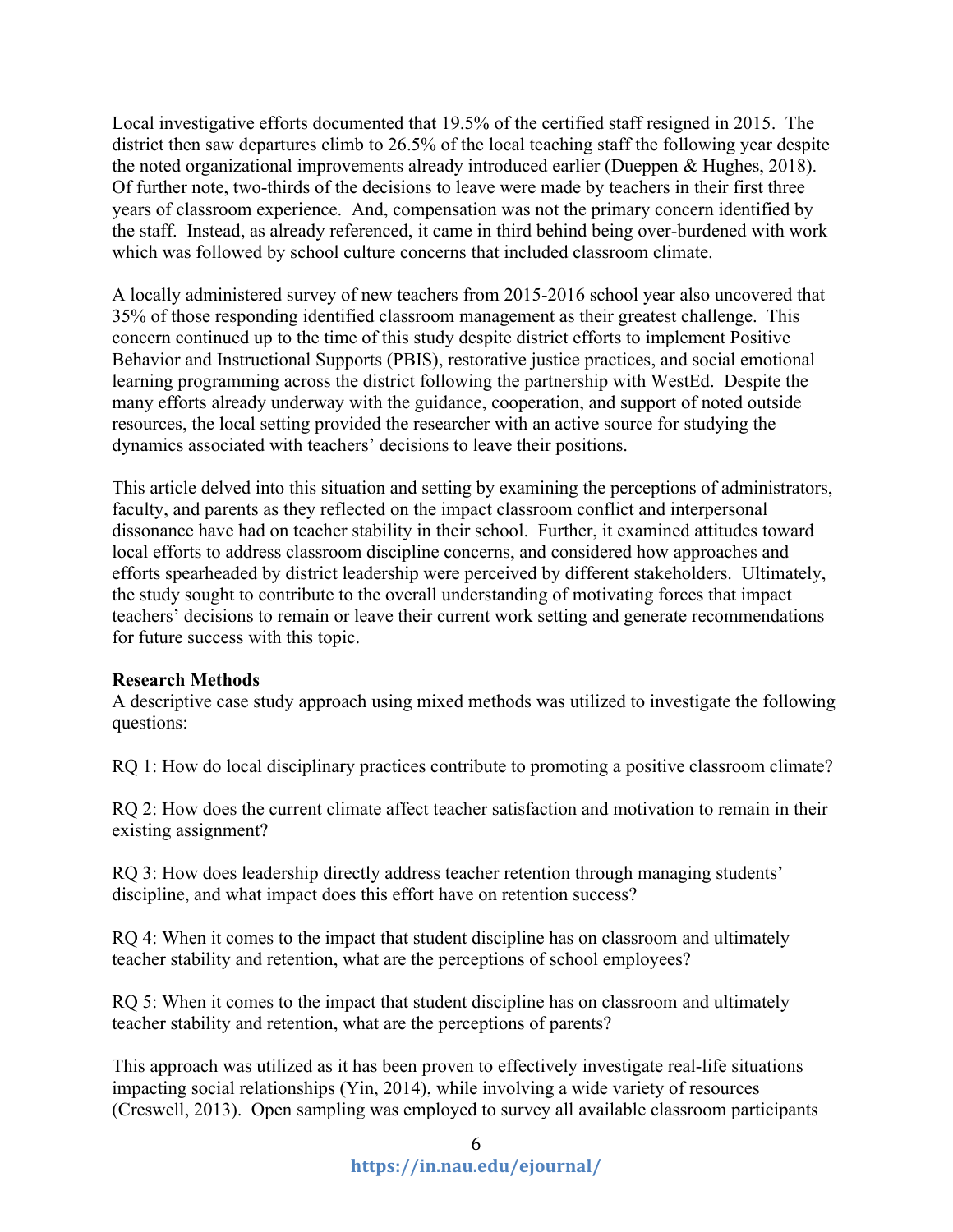and parents, whereas purposeful sampling was employed in the selection of principals to interview. The population for this study came from an urban Arizona school district where students with a very low socioeconomic background are enrolled in eight of nine buildings. In recent years the district has struggled with increasing teacher departures and has even commissioned a local study in an attempt to learn more about the underlying problem.

The outcome of the locally commissioned study revealed that the cooperating district faced increasingly common challenges for a low-income urban district in its geographic area. It was not unheard of for as much if not more than 20% of the district's professional teaching staff to turn over in a given year, which is consistent with reported state-wide trends (Sutcher, et al., 2016). In as much as the district was just initiating its efforts to better understand the underlying mechanisms to the staffing challenges it faced, no working hypothesis or policies concerning attrition had been developed as of the time of this study.

Given the fact that Arizona has been identified by Sutcher et al. (2016) as being a leading state for struggle with the topic of teacher attrition, there are recognized limits to the applicability of the findings provided here to other settings and other circumstances. The intent of this study and subsequently this article was not to establish classroom discipline and classroom climate as the primary considerations behind teacher attrition challenges. Rather, the study and findings have always been intended to lend credence to the argument that there are in fact non-financial considerations that need to be factored into the research, literature and discussion surrounding this topic.

#### **Instrument Development**

In all a total of 206 teachers from all grade levels within the district and 35 parents from across the district were surveyed. As the researcher was not able to find existing data collection instruments that directly examined the research questions, a more grounded approach was employed wherein the researcher took steps to develop and refine a protocol for the study. Based on the literature and input from professional contacts outside of the cooperating organization, initial questions were developed for consideration in the survey instrument. These were then reviewed by an expert panel including three cooperating college professors with expertise in research methods, survey development, program evaluation, and school improvement. The refined instrumentation was then piloted with eight volunteer teachers and five volunteer parents not affiliated with the cooperating district, with feedback again being shared with the expert panel and final revisions being approved. Finally, the survey provided to parents was made available in both English and Spanish to better meet the communication needs of those agreeing to participate in the study.

The surveyed teachers and parents were joined by five principals who agreed to be interviewed in person by means of a structured one-hour session in order to provide additional insights into the approach the district was utilizing to address classroom discipline issues and how administration viewed any potential links between classroom climate and teacher staffing patterns. Principals were asked to respond to the following questions which were similarly developed with the assistance of the expert panel and three volunteers from outside the district who served as a pilot group: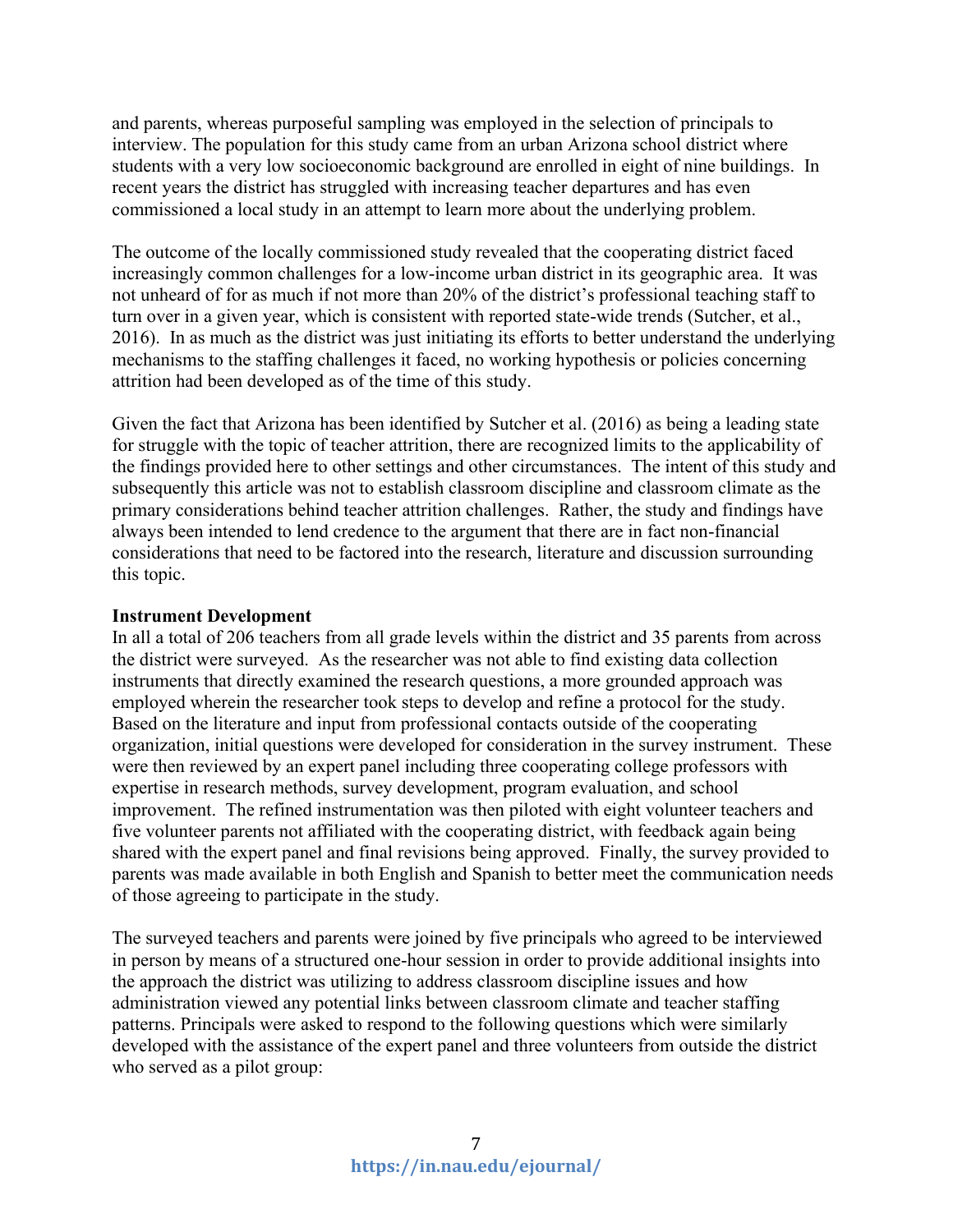1. How do you support and motivate teachers at your site in order to avoid teacher turnover?

2. What is your opinion about the importance of student discipline and the impact this has on classroom climate and teacher turnover rate?

3. What is the impact that student discipline has on the MHSD measures to reduce teacher turnover rate?

4. According to you, what are the main factors that produce high teacher turnover rate within the district?

5. What would be a solution to improve the district's teacher turnover rate in regards to teacher motivation and student discipline?

## **Analysis**

Quantitative data obtained from survey data was analyzed utilizing tools available through the electronic survey platform. Written and qualitative information provided by the participants was analyzed manually, identifying codes, and posteriorly collapsing the codes to obtain categories. Findings will be discussed next, and will be organized according to the research questions (RQ). In instances where information from teachers is particularly noteworthy, tables have been provided to further illuminate the information obtained through that research question. The questions included within the tables are denoted as Teacher Survey Questions (TSQ). The remaining information is provided in narrative format, including the parent information when available, and insights provided by cooperating school administrators.

# **Findings**

**(RQ1) How do local disciplinary practices contribute to promoting a positive classroom climate?** The cooperating local school district was already well into efforts to address classroom climate concerns at the time of this study. Positive Behavior Interventions and Supports (PBIS), restorative practices, and strong efforts in the area of social-emotional learning were already well underway for several years. Therein the ratings provided by teachers who completed the survey were not based on a speculative reaction to how things "might work." They were based on local experiences with extensive implementation of each of the listed approaches.

Table 1 shows teachers consistently rated their own individual ability to manage student behavior as a strength. Over 70% responded as such, while almost 50% also questioned the efficacy of organizational discipline approaches and supports. Not included in the table, parents also believed teachers were able to maintain a healthy classroom climate with 77% indicating that sentiment and only 6% of parents disagreeing.

Principals' narrative comments reflected their belief that the district did a strong job of supporting disciplinary practices through research-based initiatives, and attributed success to those decisions and implemented efforts. There was also expressed concern that teachers would merely "recite" student expectations as designed by programming, doing so "without actually teaching students" how to do what was expected of them. Though they did not ultimately attribute attrition to classroom behaviors these administrators did express the belief that climate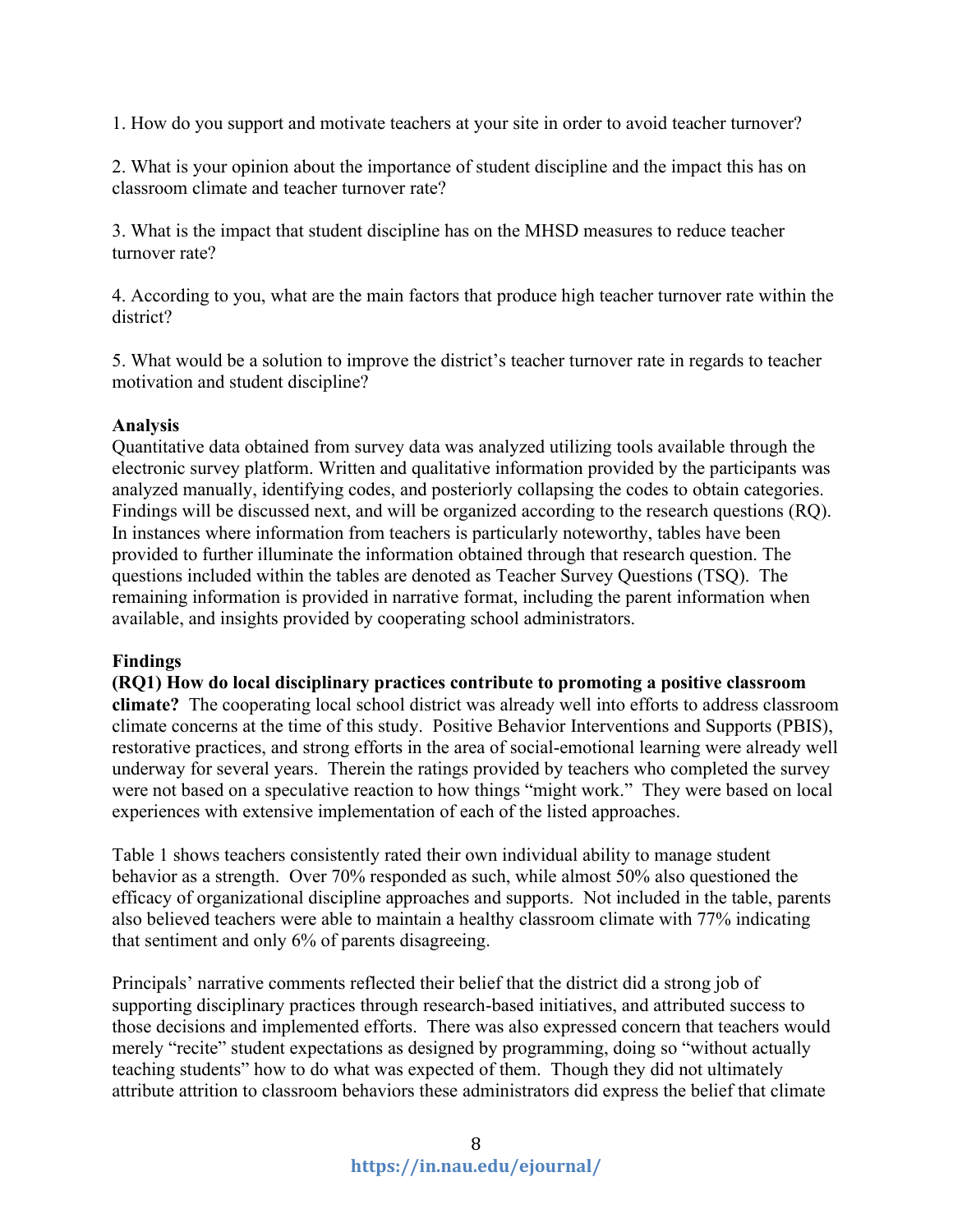was incredibly important. One principal even went on record noting "you can have the very best planning in place but absent rapport and positive relationships even the best lessons won't succeed."

#### Table 1

*Teachers: How Local Disciplinary Practices Contribute to Promoting a Positive Classroom Climate (TSQ5, TSQ8, TSQ11)*

| <b>Teacher Survey Questions</b>                                                                                                                     | <b>SA</b>              |                        | A        |                        | Neither A/D            |                        | D                    |                        | SD.                   |              |
|-----------------------------------------------------------------------------------------------------------------------------------------------------|------------------------|------------------------|----------|------------------------|------------------------|------------------------|----------------------|------------------------|-----------------------|--------------|
| 5. I feel well prepared to<br>manage student discipline<br>issues in the classroom. (213)                                                           | $\boldsymbol{N}$<br>45 | $\frac{0}{0}$<br>21.13 | N<br>107 | $\frac{0}{0}$<br>50.23 | $\boldsymbol{N}$<br>31 | $\frac{0}{0}$<br>14.55 | $\overline{N}$<br>24 | $\frac{0}{0}$<br>11.27 | $\boldsymbol{N}$<br>6 | $\%$<br>2.82 |
| 8. The management of students'<br>discipline in my classroom is<br>effective and I can engage my<br>students in highly rigorous<br>lessons. $(213)$ | 32                     | 15.02                  | 110      | 51.64                  | 42                     | 19.72                  | 25                   | 11.74                  | 4                     | 1.88         |
| 11. The official students'<br>discipline programs at my<br>school are effective. (211)                                                              | 15                     | 7.11                   | 35       | 16.59                  | 57                     | 27.01                  | 64                   | 30.33                  | 40                    | 18.96        |

*Note.* SA=Strongly Agree, A=Agree, D=Disagree, SD=Strongly Disagree.

In all, there was agreement that attempts to improve behavior were meeting with success. However, there was strong disagreement as to what the basis of that success was. In theory one would expect it to be important for a combination of effective leadership, individual strengths, program strengths, and responsive professional development to all come into play in order for success to be realized. The responses provided for RQ1 suggested that strengths appeared to exist and even realize some level of success. However, a theme that will continue to present itself indicated that cohesiveness, and a shared understanding of purpose perhaps did not exist as would be expected.

**(RQ2) How does current climate affect teacher satisfaction and motivation to remain in their existing assignment?** Information presented in Table 2 confirms student discipline negatively impacts teacher satisfaction according to 76% of responding teachers. Almost half (42%) strongly agreed. Parents also agreed that behavior is a strong motivator with 76% also indicating as such. However, 87% of parents reported that their child's teacher appeared satisfied with their circumstances. This observation corresponds to a generally positive viewpoint about conditions at school but also suggests that teachers are used to keeping their feelings to themselves. The later possibility is supported by teacher statements citing the feelings of disapproval they experienced if they came forward with a problem and their motivation not to share their true feelings. Some teachers, in fact, indicated that the dread of coming forward to go on record might in fact "contribute to their inclinations to leave."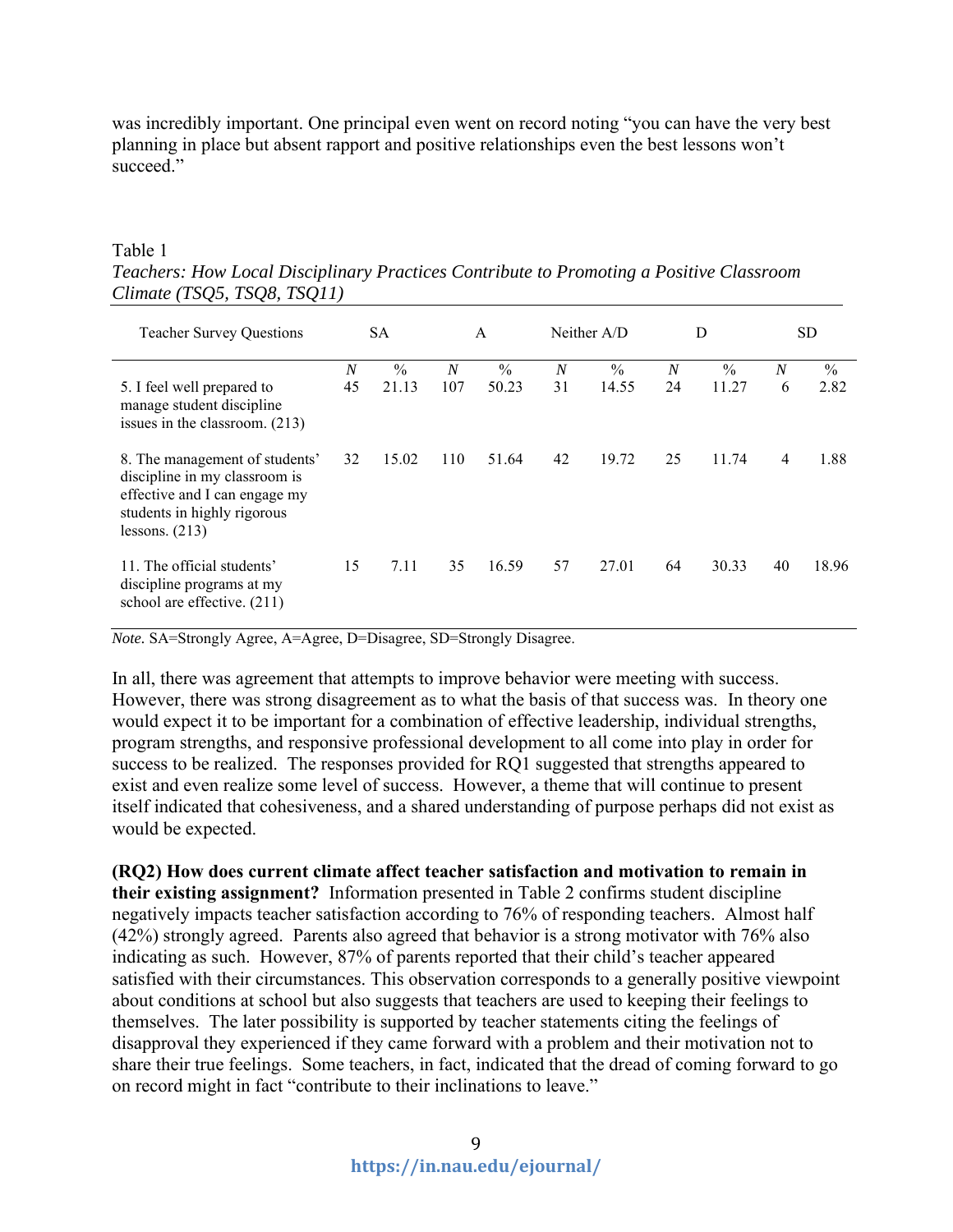Principals strongly voiced the view that discipline did not impact teacher retention, though two of the five acknowledged their district did have ongoing teacher turnover issues. The expressed administrator position was consistently along the lines that "we give them the tools they need" while referring to PBIS and restorative practice initiatives. Realizing that teachers were often facing personal challenges that could be draining despite the organized interventions, it was voiced that as classroom leaders teachers needed to remind themselves "they are the adults" and continue to persevere.

Curiously, and foreshadowing the possibility that the administrators were perhaps a bit more unsure of their position than they wanted to appear, came the comment that while student discipline was certainly not the reason for leaving "hopefully a departing teacher would share that information in an exit interview" if their assumptions were incorrect. A statement like that suggests a certain amount of internal acceptance that perhaps administration might not really have an accurate pulse on what is happening in their buildings. This lack of connection will show itself again in an upcoming research question.

| <b>Teacher Survey Questions</b>                                                                                      | <b>SA</b>              |                        | A                      |                        | Neither $A/D$          |               | D                      |                        | SD.                    |                       |
|----------------------------------------------------------------------------------------------------------------------|------------------------|------------------------|------------------------|------------------------|------------------------|---------------|------------------------|------------------------|------------------------|-----------------------|
| 6. Student behavior issues in the<br>classroom make me feel<br>discouraged at the end of a<br>teaching day. $(213)$  | $\boldsymbol{N}$<br>40 | $\frac{0}{0}$<br>18.78 | $\boldsymbol{N}$<br>70 | $\frac{0}{0}$<br>32.86 | $\boldsymbol{N}$<br>44 | $\%$<br>20.66 | $\boldsymbol{N}$<br>46 | $\frac{0}{0}$<br>21.60 | $\boldsymbol{N}$<br>13 | $\frac{0}{0}$<br>6.10 |
| 7. Student discipline issues<br>affect teachers' decision to<br>leave the school/district. (213)                     | 89                     | 41.78                  | 73                     | 34.27                  | 29                     | 13.62         | 17                     | 7.98                   | 5                      | 2.35                  |
| 9. The climate I have created in<br>my classroom motivates my<br>students and I to teach/learn<br>every day. $(213)$ | 61                     | 28.64                  | 120                    | 56.34                  | 27                     | 12.68         | 5                      | 2.35                   | $\theta$               | 0.00                  |

### Table 2

| Teachers: How Current Climate Affect Teacher Satisfaction and Motivation to Remain in |  |
|---------------------------------------------------------------------------------------|--|
| Current Assignment (TSQ6, TSQ7, TSQ9)                                                 |  |

*Note.* SA=Strongly Agree, A=Agree, D=Disagree, SD=Strongly Disagree.

**(RQ3) How does leadership directly address teacher retention through managing students' discipline and what impact does this effort have on retention success?** This research question did not draw from parents because they were not regularly in school and able to experience the daily efforts and actions first-hand. Teachers largely viewed principals as being supportive personally (57%) but many viewed formal actions and organizational efforts with less favor. In all 44% took negative issue with school efforts while 66% took negative issue with district efforts. In contrast, administrators consistently reported that Positive Behavior Intervention and Supports (PBIS) and restorative practice combined to form a successful theme, and that professional development was both successful and well embraced.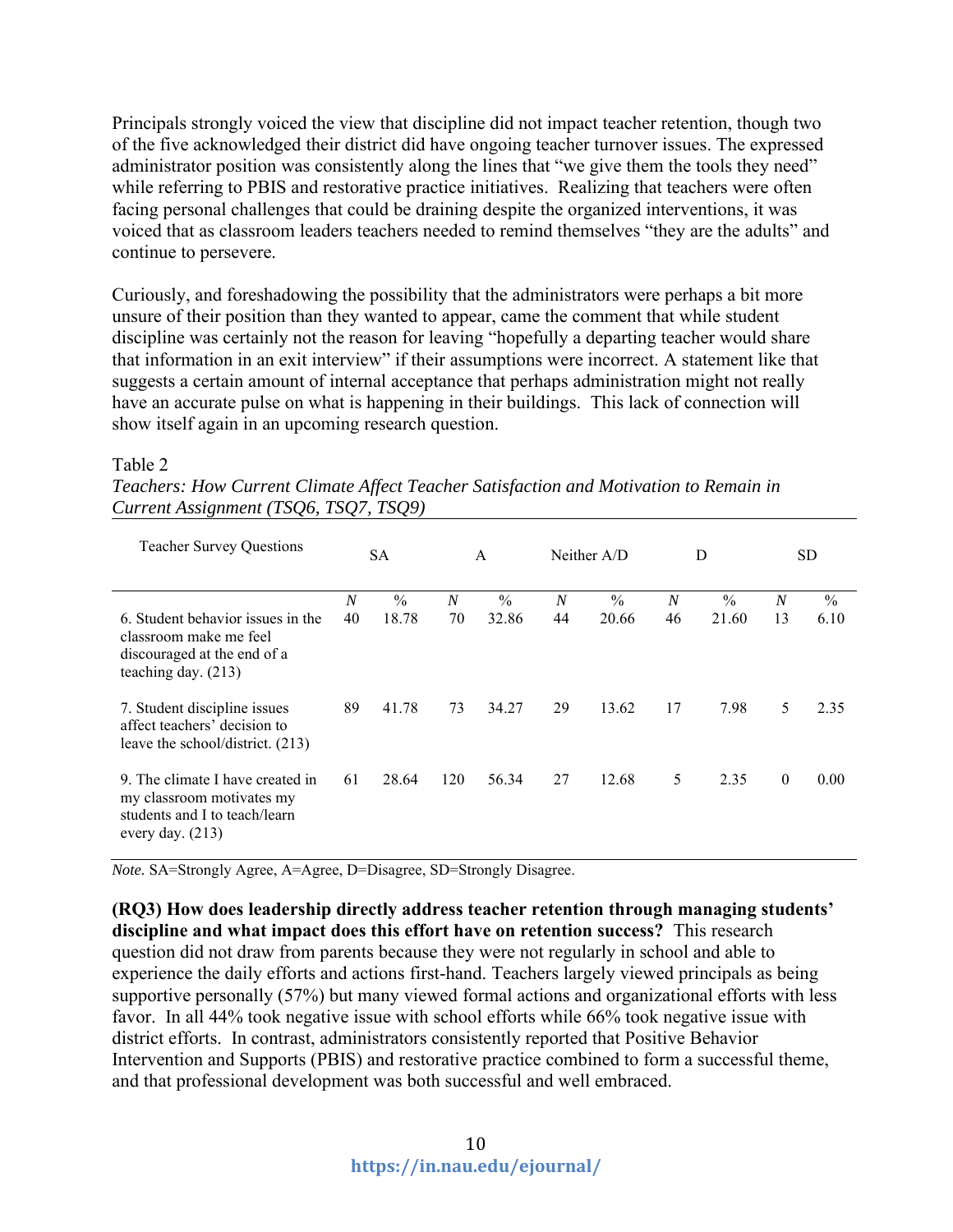An interesting point raised by administration in response to RQ3 was that the students "needed to learn how to relax." Though the questions were directed at their efforts to support teachers, it was voiced that many students had too much of a "past" to contend with to be able to learn anything without doing a better job of relaxing. They held that teachers would do well to come to terms with this need instead of robotically expecting students to learn. So instead of responding to how they manage discipline, responses like these point to the principal's role in maintaining appropriate delivery of instruction.

Staying with instructional approach it was voiced how they "try to honor teacher individuality in their instructional delivery, and do not encourage the use of robotic responses" that might be offered in professional development opportunities. And finally, from a disciplinary standpoint it was added collectively that "we should be the ones to deal with the extreme behaviors," especially with new students who might be unfamiliar with the process in place.

Taken together, in response to RQ3, teachers were clearly less inclined to credit leadership with making a strong contribution to managing student discipline whereas administrators commonly suggested they needed to be the ones providing perspective to the overall effort. While they acknowledged their place in dealing with extreme behavior, there was more administrative concern expressed about student stresses than challenges which motivate teachers to leave their positions.

**(RQ4) When it comes to the impact that student discipline has on classroom and ultimately teacher stability and retention, what are the perceptions of school employees?** Table 3 focuses on information obtained in Teacher Survey Question 18 from RQ4, which was particularly revealing in how it underscored the importance of this topic in the eyes of teachers. In all, 59% of responding teachers viewed student behavior as interfering with their instruction. One response was very telling in how it tied these stresses to their future, stating:

I have thought about quitting more than once. The behaviors that students have are extreme and I have never felt so degraded and harassed. If it were not for the support of my admin and coach, I would have quit in the first month. I do not know how much more I can withstand, but as long as they are trying, I will try as well.

|                                                                           |     | $\frac{0}{0}$ |
|---------------------------------------------------------------------------|-----|---------------|
| More resources to help manage student discipline.                         | 151 | 75.50         |
| Full implementation and sustainability of the school discipline programs. | 137 | 68.50         |
| Improve school working environment                                        | 116 | 58.00         |
| Mentoring programs for classroom management and student discipline.       | 110 | 55.00         |
| PLC trainings focused on managing student discipline issues               | 105 | 52.50         |
| Monetary bonus for fewer classroom management and discipline issues.      | 64  | 32.00         |
| Teacher recognition/rewards based on student discipline.                  | 56  | 28.00         |
| Academic mentoring programs.                                              | 50  | 25.00         |

#### Table 3

*Beliefs about Items that will Reduce Teacher Turnover Rate (TSQ18) (200 Answered)*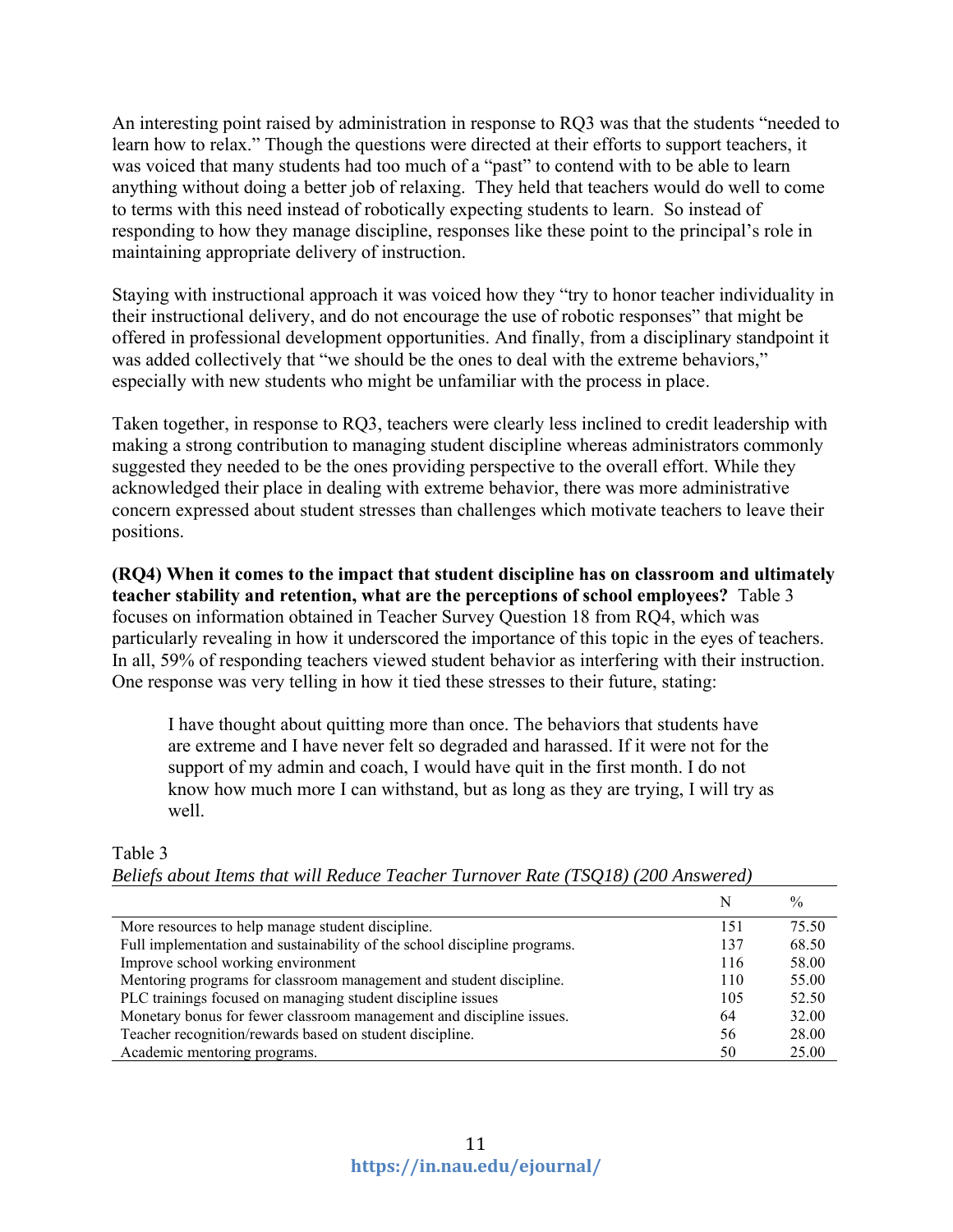Teachers were asked to select any listed strategy they considered capable of assisting in reducing teacher turnover at their district. As shown in the Table 3, from eight choices provided, the highest option selected by 151 teachers (76%) was to have more resources to help manage student discipline. This response is consistent with teachers' stated view that classroom climate was a concern, that it contributed to low morale and potential attrition. Some 137 teachers (69%) identified having full implementation of the school discipline programs. Two of the three lowest rated options had to do with personal recognition, rewards or financial compensation for being successful with challenging students and challenging situations.

Administrators again had an opposing point of view and indicated belief that organization efforts to intervene in the area of student discipline were effective. They were especially locked in on the role of the behavioral coach when stating that this resource had to intervene quickly and effectively. Or "it could be too late" by the time administration realized there was a problem "months later." Though there is obvious truth to the need for effective intervention with the challenging situations a teacher could face, the fact that administration might be unaware of a struggling teacher "for months" and not until "it is too late" is an interesting admission on the part of school leadership. Just as was the case with findings from RQ2, it once again suggests their possible and unfortunate lack of connection with the climate developing within their own classrooms and across their schools.

**(RQ5) When it comes to the impact that student discipline has on classroom and ultimately teacher stability and retention, what are the perceptions of parents?** Parents were the exclusive focus of this question, and indicated awareness of a teacher retention problem, but did not link this to classroom discipline or any perceived form of discord. The positive viewpoint without critical understanding of underlying context is not unique. Gallup Corporation has documented information that parents regularly hold more positive viewpoints toward their own schools and staff than they have towards education on a whole (Lopez, 2011). In all, their responses are supportive but lacking insight as evidenced by statements of expectation that there be a completely qualified teacher on hand and already poised "and ready to go" whenever a vacancy were to take place.

### **Discussion**

Results from this study raise multiple important points. First, each stakeholder group (teachers, parents, and administrators) agreed that classroom discipline in and of itself is important. In other words, behavior matters. While teachers and even parents clearly recognized student behavior's negative impacts on a teacher's commitment to stay put, principals came across as being less willing to acknowledge it. What makes administration's response all the more surprising is that existing data from the district's own private studies affirmed that there were growing local problems with teacher retention and new teachers (who were identified as the most likely to leave) had clearly expressed concerns over classroom discipline. Principals even spoke to the damaging effects that "one single challenging student" could inflict while "taking the entire classroom" with them.

It is highly unlikely that administration would be completely unaware of the findings from local action research being carried out on a critical issue already identified by their own school district. Therein, the responses offered by principals provide cause for additional speculation. Whether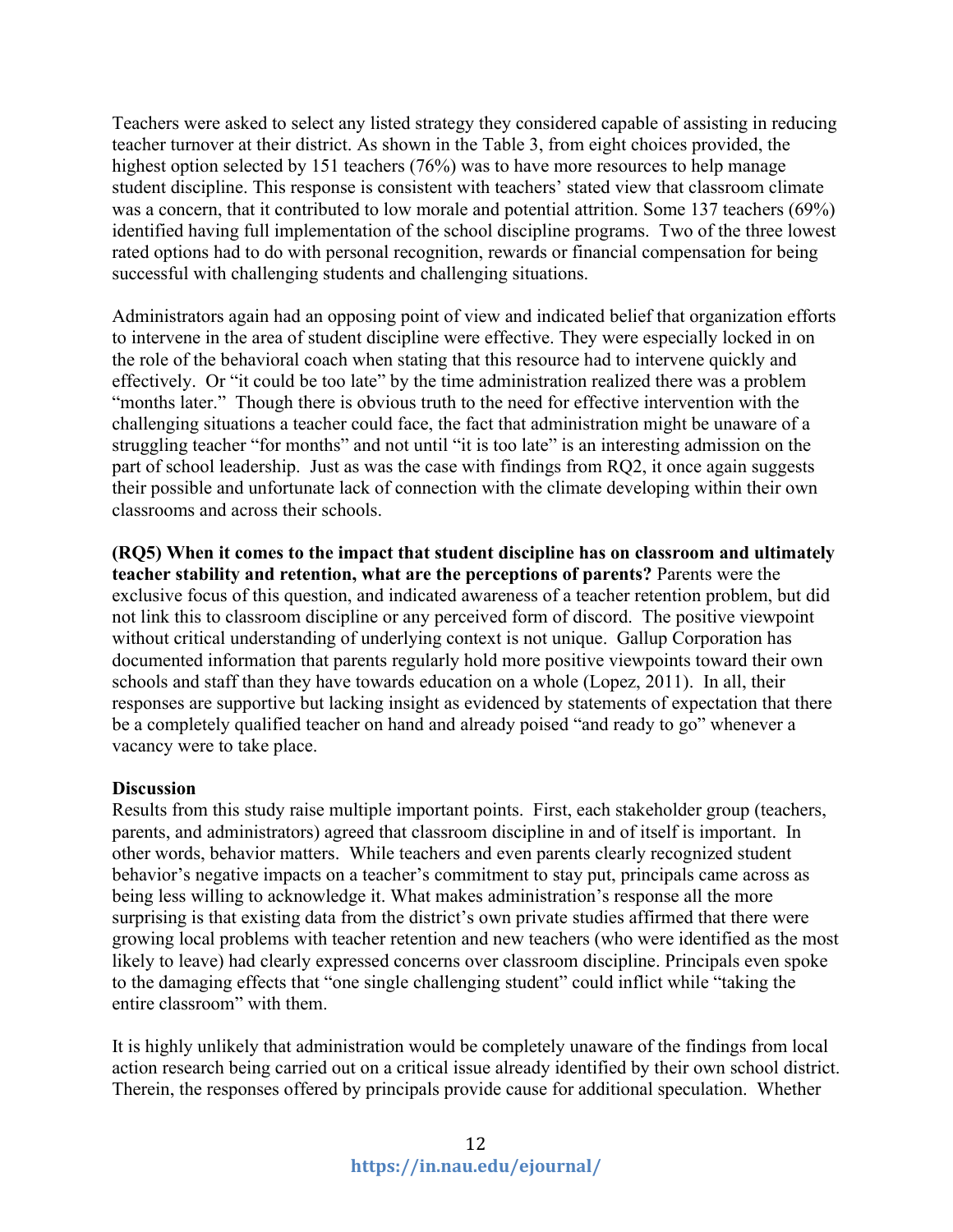the responses offered by principals were motivated by an honest perspective, a possible position they were deliberately taking, or perhaps was prompted by a lack of genuine connection to the happenings in their own schools is difficult to discern. Perhaps they were based on a combination of these influences. Such a possibility warrants extended consideration due to the critical leadership role held by building leaders and as result of the various perplexing responses they provided in their interviews.

The point raised about overlooked information from the locally commissioned research stands out. In addition, there are multiple comments principals made suggesting a lack of general awareness concerning disciplinary struggles in their classrooms. Added to this is their expressed viewpoint that discipline was really the responsibility of the behavior specialist to monitor and respond to. Taken together this line of thinking suggests a certain level of detachment from the discipline topic in general. Further, it could explain their "not knowing for months until it was too late" when one of their teachers was struggling or even failing in their classroom management efforts. Finally, openly acknowledging that an exit interview from a departing teacher might reveal their position on the impacts of classroom climate was incorrect was further affirmation of possible disconnect. Taken together these responses create an opening for speculation that administrators were in some manner "removed" from ownership of this issue at least in comparison to the ratings, feelings, and motivations expressed by teachers.

A second important if not also somewhat surprising point has to do with teachers seeing themselves as being more capable individually than "the system" appears to be to them. Considering repeated statements from principals voicing how they needed to be the ones to consistently coach and lend perspective to their "robotic" teachers, it is highly unlikely that the response provided by teachers was the result of being "built up" in their own eyes by their administration. Following the reasoning of Rice (2014) it is instead possible that their heightened sense of self-efficacy stems from the success they are experiencing in dealing with difficult classroom behaviors. The nagging misfortune suggested by this possible point of view is that instead of coming across as a cohesive team, principals fail to recognize the impact of committed and qualified teachers and in turn teachers fail to see the benefits (resources and training) provided by "the system." This conundrum leads directly to the final important point.

The third and final important standout point is that "the system" needs to function more holistically in order to bring about success. If channeled effectively, the apparent sense of selfefficacy growing within the teaching ranks could be a positive development. If dealt with poorly, and perhaps even dismissed by administration, it likely leads to continued acrimony and hastened teacher departures. At the time the study was completed, the cooperating district had invested tremendous time, effort, and resources into creating sustainable advances in programming, instruction and leadership (Dueppen & Hughes, 2018). Based on the insights obtained through this research, there is little to suggest that the very important topic of classroom discipline demonstrated the improvements that the joint efforts with WestEd were attempting to help bring about.

Despite tremendous investment into an incredibly important aspect of the educational operations in the district, there was more evidence of dissention than shared purpose. The pieces appear to remain separate instead of becoming part of a bigger and better whole. Therein, it is evident that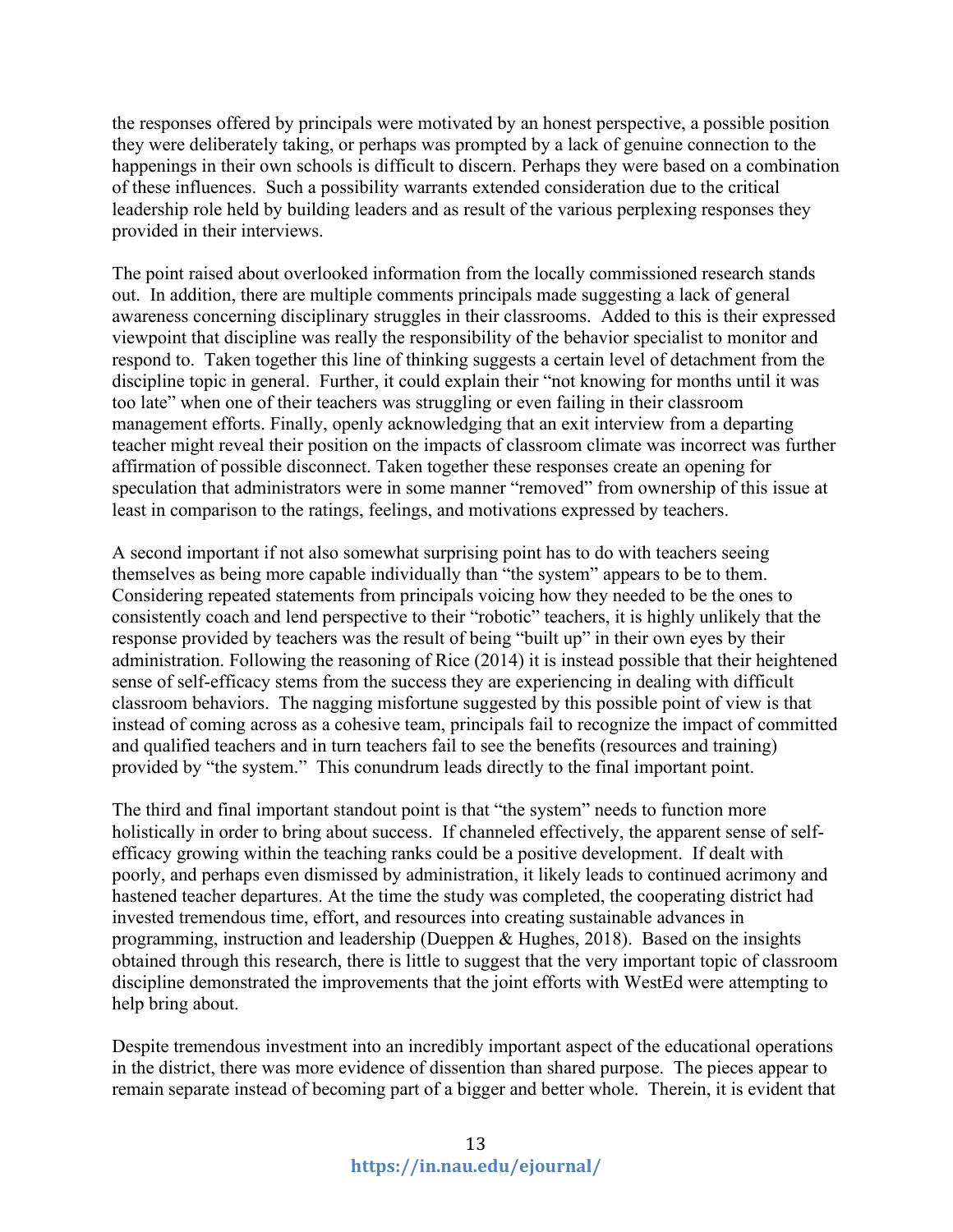policy needs to be developed in house to make it impossible for the parts of the solution to remain individual pieces instead of uniting stakeholders to create a stronger and more successful whole. Though the wording of any policy is important, in this instance establishing the unmistakable expectation that all parties will become actively invested in achieving the same solution - instead of passively "buying into" conditions as they already appear to exist - would represent the master stroke of effective leadership.

## **Conclusions**

Findings from this study support recent literature linking teachers' decisions to leave the classroom to more personal variables like disruptive student behaviors. Though the responses in this study and information from a preceding local study shared in this article suggest financial considerations came in third in terms of significance for teacher decisions to leave, it is not the position of this article to assert that classroom climate is always a more impactful issue than financial matters. However, it seems clear that personal variables including student discipline and classroom climate need to be more actively considered among the important variables that are already part of the teacher attrition conversation.

Added to the validation of personal factors offered by this study is evidence of internal dissonance being experienced by teachers who are struggling to decide whether or not to risk being open about their frustrations at work and whether or not to stay with their chosen profession as result of multiple stressors they are encountering. There were clearly delineated differences in viewpoints between teachers and administrators concerning classroom climate and its impact on teacher satisfaction. Differences demonstrated through this study likely underscore why, in this instance at least, teachers report that they like their administrators more so personally than they feel they can rely on them professionally.

As stated earlier, there is ample reason to speculate why cooperating administrators seemingly failed to draw upon district collected data that confirmed teachers' classroom concerns. Instead principals responded that they themselves saw no connection between student discipline, classroom climate and teacher inclinations to leave their positions. In contrast to principals, parents were more sympathetic to the teachers they traditionally support. However, unless they individually opt to become candidates for the local governing board, parents typically do not prove to be a viable catalyst in efforts to improve classroom conditions or teacher retention, at least in ways that principals are expected to be.

This study focused on dynamics as they existed in an urban low-income district in a state that has been recognized as having the greatest struggle with teacher attrition (Sutcher, et al., 2016). While the information resulting from the study and advanced by this article is meaningful, it cannot be assumed the findings offered here translate uniformly to other locations and situations. That said, there is sufficient reason to advocate on behalf of developing policy that more directly and holistically addresses this broader topic and takes personally linked dynamics such as classroom climate into consideration.

### **Implications**

Though there are limits to the transferability of results from any study to the broader whole of education, at the very least this one contributes confirmation that there are more facets to the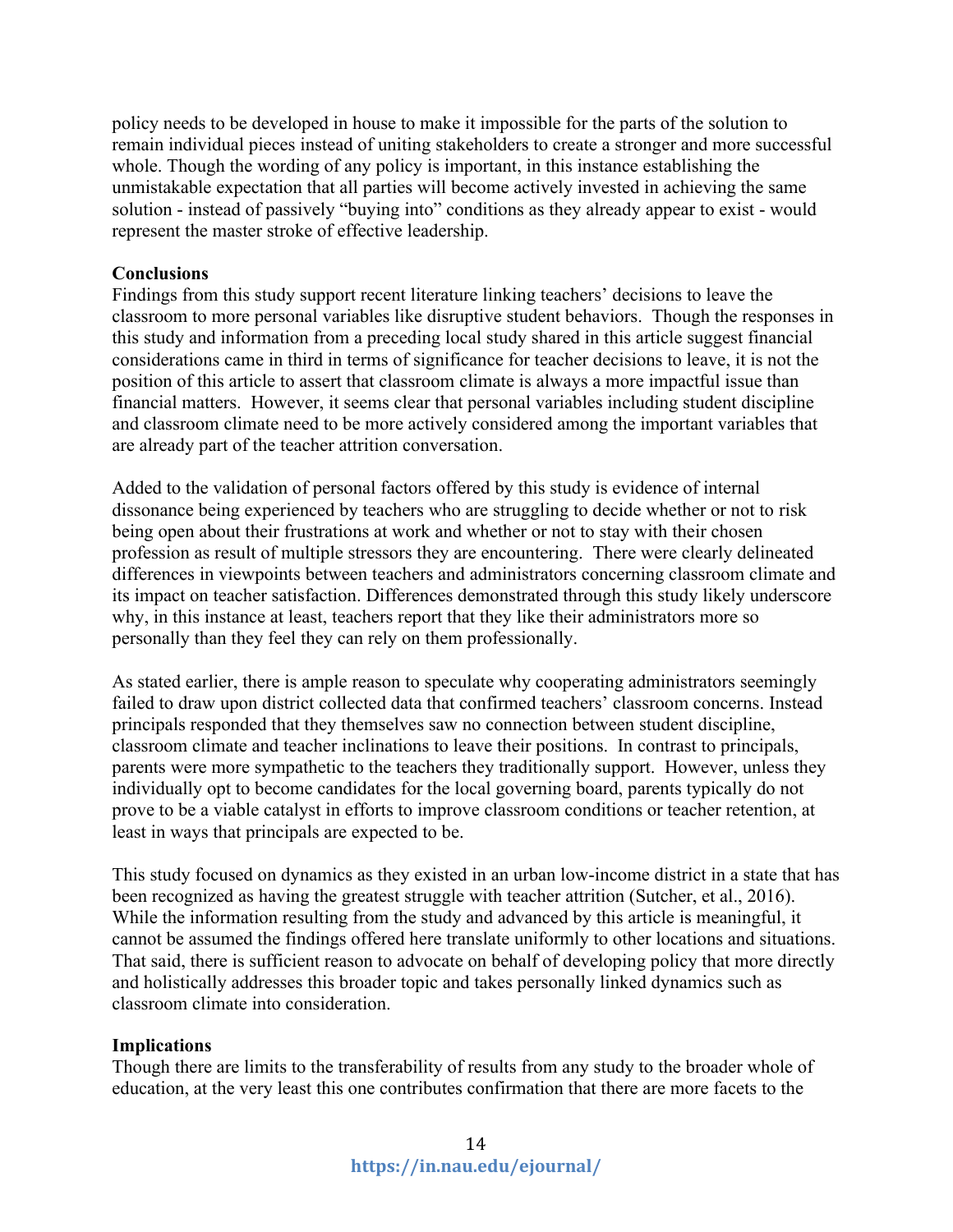teacher retention challenges than solely the financially linked realities that have long dominated the topic of teacher retention. Further, there were multiple instances within this study where sources of dissonance were uncovered including teacher disagreements with administration, lack of confidence in district initiatives, and finally, genuine concern about teachers being able to offer honest feedback let alone be viewed as making criticisms of existing practice.

Ingersoll, Merrill and May (2016) spoke to the discord and potential disruption that can often unintentionally result from accountability-oriented school improvement efforts. Their cautions seem reasonable on a whole. They also appear to be borne out in findings from this study where some level of discord appeared to result from long-term attempts to implement research-based interventions like PBIS or restorative programs to fidelity (Dueppen & Hughes, 2018; Ramos & Hughes, 2019). These two critical points lead to the key recommendation that needs to be made - schools need to respond to classroom and attrition challenges more holistically through policy that invites and respects teacher inputs as much as hard data on student behaviors.

The cooperating school district in this study got off to an excellent start by proactively investigating local teacher attrition issues and uncovering classroom concerns held by new teachers. That administration did not appear to realize let alone embrace the information resulting from these actions points to the type of systemic challenges that were identified by Dueppen and Hughes (2018) and need to be addressed in places attempting to undertake significant change. Instead of seeing teachers quietly leave in frustration, and only then rely on repeated exit interviews to turn things around as espoused by an administrator, schools need to develop proactive policy that more comprehensively addresses overall working conditions within the organization. Perhaps helping leaders to see the connection between classroom dissatisfactions and teacher attrition will help motivate them to take steps in this direction. Were such a policy in place in the cooperating school district at the time this study was conducted, it is more likely that the viewpoints of administration would have been more consistent with those espoused by teachers and parents and may have helped realize a decrease in teacher departures as opposed to the increase that was actually reported.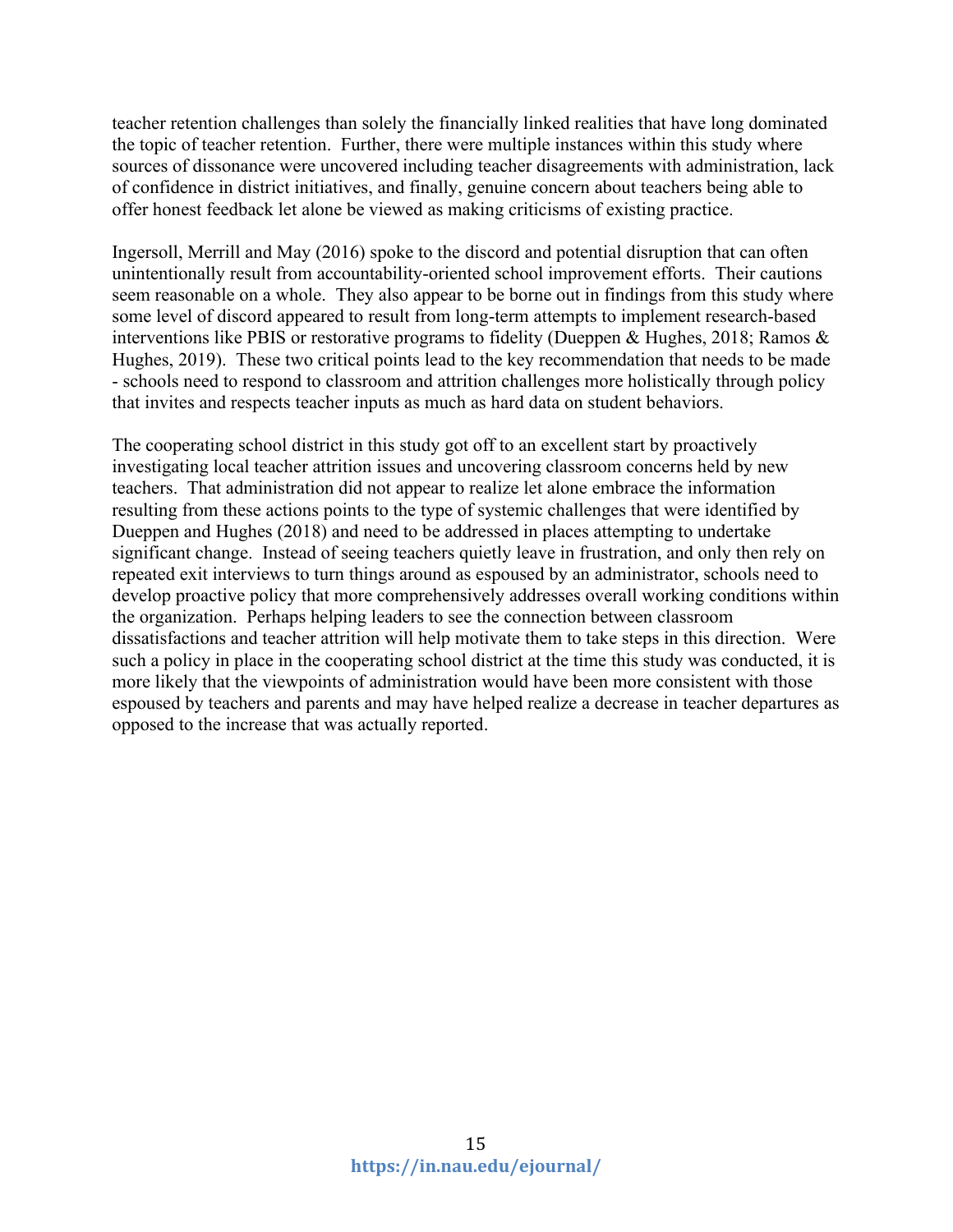## **References**

- Adamson, F., & Darling-Hammond, L. (2011). Speaking of salaries: What it will take to get qualified effective teachers in all communities. Washington, DC: Center for American Progress. Retrieved from https://www.americanprogress.org/issues/education/reports/2011/05/20/9638/speakingof-salaries/.
- Arizona Department of Education. (2015). Educator retention and recruitment task force. (1st ed.). Phoenix. Retrieved January, 2019 from [http://www.azed.gov/wp](http://www.azed.gov/wp-content/uploads/2015/02/err-initial-report-final.pdf)[content/uploads/2015/02/err-initial-report-final.pdf](http://www.azed.gov/wp-content/uploads/2015/02/err-initial-report-final.pdf)
- Breaux, A., & Wong, H. (2003). *New teacher induction: How to train, support,and retain new teachers*. Mountain View, CA: Harry K. Wong.
- Buchanan, J., Prescott, S., Schuck, P., Aubusson, P., Burke, J., & Louviere, J. (2013). Teacher retention and attrition: Views of early career teachers. *Australian Journal of Teacher Education*, 38(3). doi:10.14221/ajte.2013v38n3.9
- Creswell, J. (2013). *Qualitative inquiry & research Design: Choosing among five approaches* (3rd ed.). Thousand Oaks, California: Sage Publications, Inc.
- Darling-Hammond, L., & Berry, B. (2006). Highly qualified teachers for all. *Educational Leadership,* 64(3), 14-20.
- De Stercke, J., Goyette, N., & Robertson, J. (2015). Happiness in the classroom: Strategies for teacher retention and development. *PROSPECTS*, 45(4), 421-427. [http://dx.doi.org/10.1007/s11125-015-9372-z.](http://dx.doi.org/10.1007/s11125-015-9372-z)
- Dueppen, E., & Hughes, T. (2018). Sustaining system-wide school feform: Implications of perceived purpose and efficacy in team members. *Educational Leadership Review of Doctoral Research* – ICPEL. Fall, 2018 (8).
- Haynes, M. (2014). On the path to equity: Improving the effectiveness of beginning teachers. Washington, DC: *Alliance for Excellent Teacher Education*. Retrieved January 12, 2017 from [http://all4ed.org/wp](http://all4ed.org/wp-content/uploads/2014/07/PathToEquity.pdf)[content/uploads/2014/07/PathToEquity.pdf](http://all4ed.org/wp-content/uploads/2014/07/PathToEquity.pdf)
- Hughes, T. (2014). Hiring at risk: Time to ensure hiring really is the most important thing we do. International Journal of Educational Leadership Preparation, 8 (1), 90-102.
- Ingersoll, R. (2003). Is there really a teacher shortage? (1st ed.). Philadelphia, PA: University of Pennsylvania. Retrieved July 3, 2017 from http://www.gse.upenn.edu/pdf/rmi/Shortage-RMI-09-2003.pdf.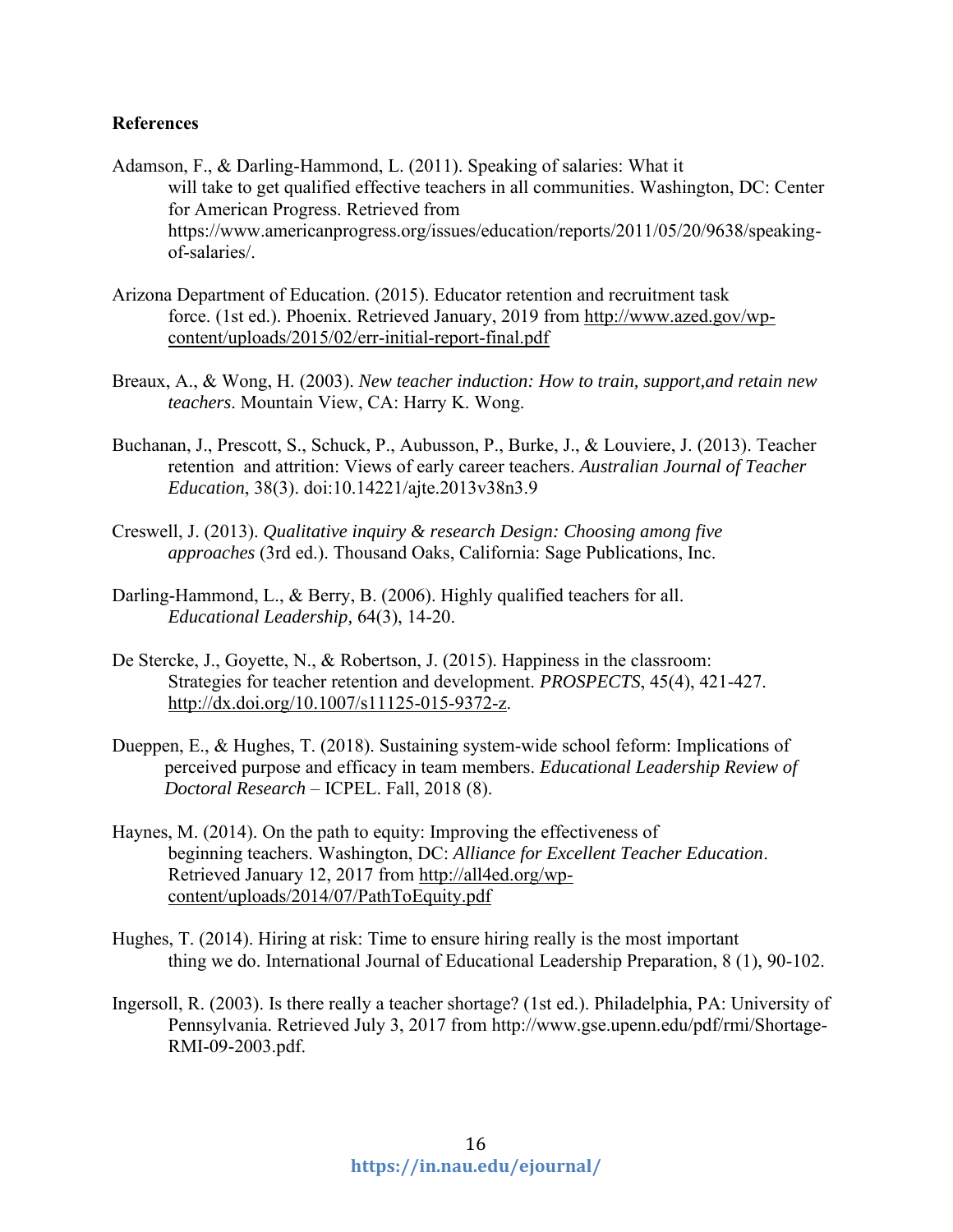- Ingersoll, R., Merrill, L., & May, H. (2016). Do accountability policies push teachers out? The working lives of educators, 73(8), 44-49. Retrieved July 2, 2017 from [http://scholar.gse.upenn.edu/rmi/files/accountability\\_policies\\_2016.pdf](http://scholar.gse.upenn.edu/rmi/files/accountability_policies_2016.pdf)
- Lasagna, M. (2009). Key issue: Increasing teacher retention to facilitate the equitable distribution of effective teachers (1st ed.). Washington, D.C.: *National Comprehensive Center for Teacher Quality.* Retrieved September 23, 2016 from [https://www.wested.org/online\\_pubs/li-05-01.pdf.](https://www.wested.org/online_pubs/li-05-01.pdf)
- Lopez, S. (2011). Parents, Americans much more positive about local schools. Retrieved February 11, 2019 from [https://news.gallup.com/poll/149093/parents](https://news.gallup.com/poll/149093/parents-americans-positive-local-schools.aspx)[americans-positive-local-schools.aspx.](https://news.gallup.com/poll/149093/parents-americans-positive-local-schools.aspx)
- New York University (NYU). (2015). Teacher education reinvented. Keeping the teachers: The problem of high turnover in urban schools. Retrieved August 9, 2017 from <http://teachereducation.steinhardt.nyu.edu/high-teacher-turnover/>
- Prather-Jones, B. (2010). How school administrators influence the retention of teachers of students with emotional and behavioral disorders. *The Clearing House: A Journal Of Educational Strategies, Issues And Ideas*, 84(1), 1-8. [http://dx.doi.org/10.1080/00098655.2010.489387.](http://dx.doi.org/10.1080/00098655.2010.489387)
- Ramos, G., & Hughes, T. (2019). It isn't just salaries: How classroom discipline issues are helping to fuel teacher attrition. Paper presentation. *International Conference on Educational Leadership and Management 2019*. Kingston, Jamaica.
- Rice, S. (2013). Working to maximize the effectiveness of a staffing mix: What holds more and less effective teachers in a school, and what drives them away? *Educational Review*, 66(3), 311-329.<http://dx.doi.org/10.1080/00131911.2013.776007>
- Schaffhouser, D. (2014). The problem isn't recruiting, it is teacher retention. *The Journal*, 1-2. Retrieved June 22, 2017 from [https://thejournal.com/Articles/2014/07/17/The-Problem-Isnt-Teacher-Recruiting-Its-](https://thejournal.com/Articles/2014/07/17/The-Problem-Isnt-Teacher-Recruiting-Its-Retention.aspx?Page=2)[Retention.aspx?Page=2#.](https://thejournal.com/Articles/2014/07/17/The-Problem-Isnt-Teacher-Recruiting-Its-Retention.aspx?Page=2)
- Sutcher, L., Darling-Hammond, L., & Carver-Thomas, D. (2016). A coming crisis in teaching? Teacher supply, demand and shortages in the U.S. *Learning Policy Institute,*  September 15, 2016. Retrieved December 3, 2019 from https://learningpolicyinstitute.org/product/coming-crisis-teaching-brief.
- Thibodeaux, A., Labbat, M., Lee, D., & Labbat, C. (2015). The effects of Leadership and high-stakes testing on teacher retention. *Academy of Educational Leadership*, 19(1).
- Tsouloupas, C., Carson, R., Mathews, R., Grawitch, M., & Barber, L., (2010). Exploring the association between teachers' perceived student misbehavior and emotional exhaustion: The importance of teacher efficacy beliefs and emotional